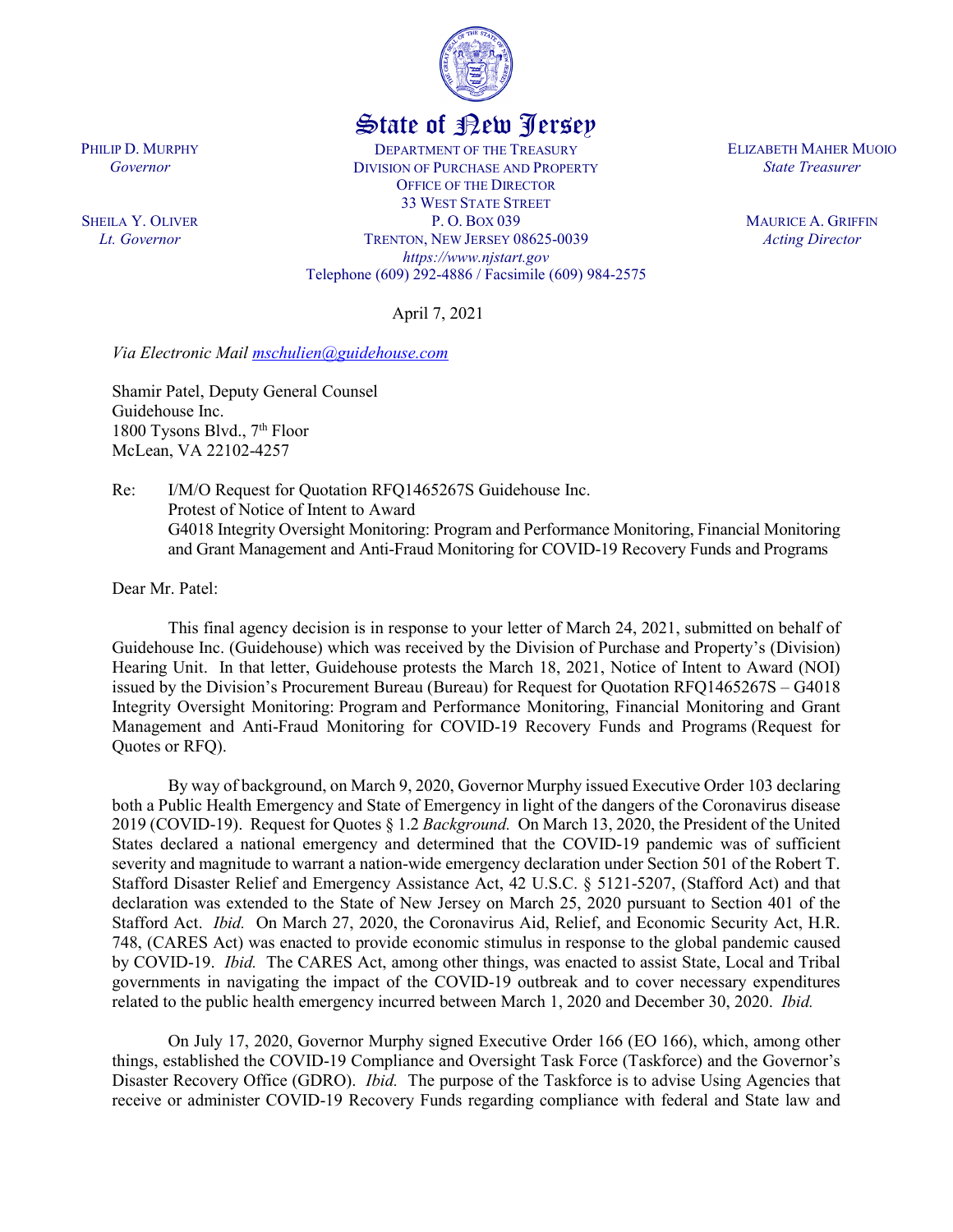how to mitigate the risks of waste, fraud, and abuse. *Ibid.* Pursuant to EO 166, the Taskforce issued guidelines regarding the appointment and responsibilities of COVID-19 Oversight Integrity Monitors (Integrity Monitors). *Ibid.* Using Agencies may retain and appoint Integrity Monitors to oversee the disbursement of COVID-19 Recovery Funds and the administration of a COVID-19 Recovery Program. Integrity Monitors are intended to serve as an important part of the State's accountability infrastructure while working with Using Agencies in developing measures to prevent, detect, and remediate inefficiency and malfeasance in the expenditure of COVID-19 Recovery Funds. *Ibid.* EO 166 requires Using Agencies to identify an Accountability Officer to serve as central point of contact for tracking COVID-19 funds within each agency or authority and is responsible for working with and serving as a direct point of contact for the GDRO and the Taskforce. *Ibid.*

On October 21, 2020, the Department of the Treasury (hereinafter "State") issued the Request for Quotes to solicit Quotes from qualified firms to provide Program and Process Management Monitoring, Financial Auditing and Grant Management and Integrity Monitoring/Anti-Fraud support services for the disbursement of COVID-19 Recovery Funds. Request for Quotes § 1.1 *Purpose and Intent.* The intent of the Request for Quotes is to award Contracts to those responsible Bidders whose Quotes, conforming to this Request for Quotes are most advantageous to the State, price and other factors considered in the following three areas of expertise: (1) Program and Process Management Monitoring; (2) Financial Auditing and Grant Management; and (3) Integrity Monitoring/Anti-fraud service.<sup>[1](#page-1-0)</sup> Ibid. The creation of a pool of qualified Integrity Monitors will support monitoring and oversight and ensure that Using Agencies administer COVID-19 Recovery Funds in compliance with program, financial, and administrative requirements set forth in the federal-state grant agreement, the State-Recovery Program Participant subgrant agreement, and applicable federal and state laws, regulations, and guidelines.

On December 18, [2](#page-1-1)020, the State received 15 Quotes in response to the Request for Quotes.<sup>2</sup> After conducting an initial review of the Quotes received the State determined that five (5) of the submitted Quotes were note responsive to the requirements of the Request for Quotes; and therefore, those five Quotes were not further evaluated.<sup>[3](#page-1-2)</sup> The remaining ten  $(10)$  Quotes were then forwarded to the Evaluation Committee for review and evaluation consistent with the requirements of the Request for Quotes Section 6.7 *Evaluation Criteria*.

<span id="page-1-0"></span> $1$  This final agency decision uses the State's statutory and/or regulatory terminology as used in the Request for Quotes, rather that the terminology employed by the State of New Jersey's *NJSTART* eProcurement system. For ease of reference, the following is a table which references the *NJSTART* term and the statutory/regulatory term.

| <b>NJSTART Term</b>           | <b>Statutory / Regulatory</b> |
|-------------------------------|-------------------------------|
| <b>Bid Solicitation</b>       | <b>Request For Proposal</b>   |
| <b>Bid Amendment</b>          | Addendum                      |
| Change Order                  | <b>Contract Amendment</b>     |
| Master Blanket Purchase Order | Contract                      |
| Offer and Acceptance Page     | <b>Signatory Page</b>         |
| Ouote                         | Proposal                      |
| Vendor {Bidder}               | <b>Bidder</b>                 |
| Vendor {Contractor}           | Contractor                    |

 $\overline{\phantom{a}}$ 

<span id="page-1-2"></span><span id="page-1-1"></span><sup>2</sup> Quotes were received from the following firms: Acumen, LLC (Acumen); BDO USA, LLP (BDO); CohnReznick, LLP (CohnReznick); Cotton & Company, LLP (Cotton); Crowe LLP (Crowe); Deloitte & Touche LLP (Deloitte); Ernst & Young (EY); Grant Thornton Public Sector, LLC (Grant Thornton); Guidehouse Inc. (Guidehouse); KPMG LLP (KPMG); The North Highland Company (North Highland); Premier Group Services, Inc. (Premier); Regis & Associates, P.C. (Regis); Rumph and Associates, P.C. (Rumph); and Vander Weele Group, LLC (Vander Weele). <sup>3</sup> The Quotes submitted by Acumen, Ernst & Young, Guidehouse, KPMG, and Premier were determined to be nonresponsive to the requirements of the Request for Quotes.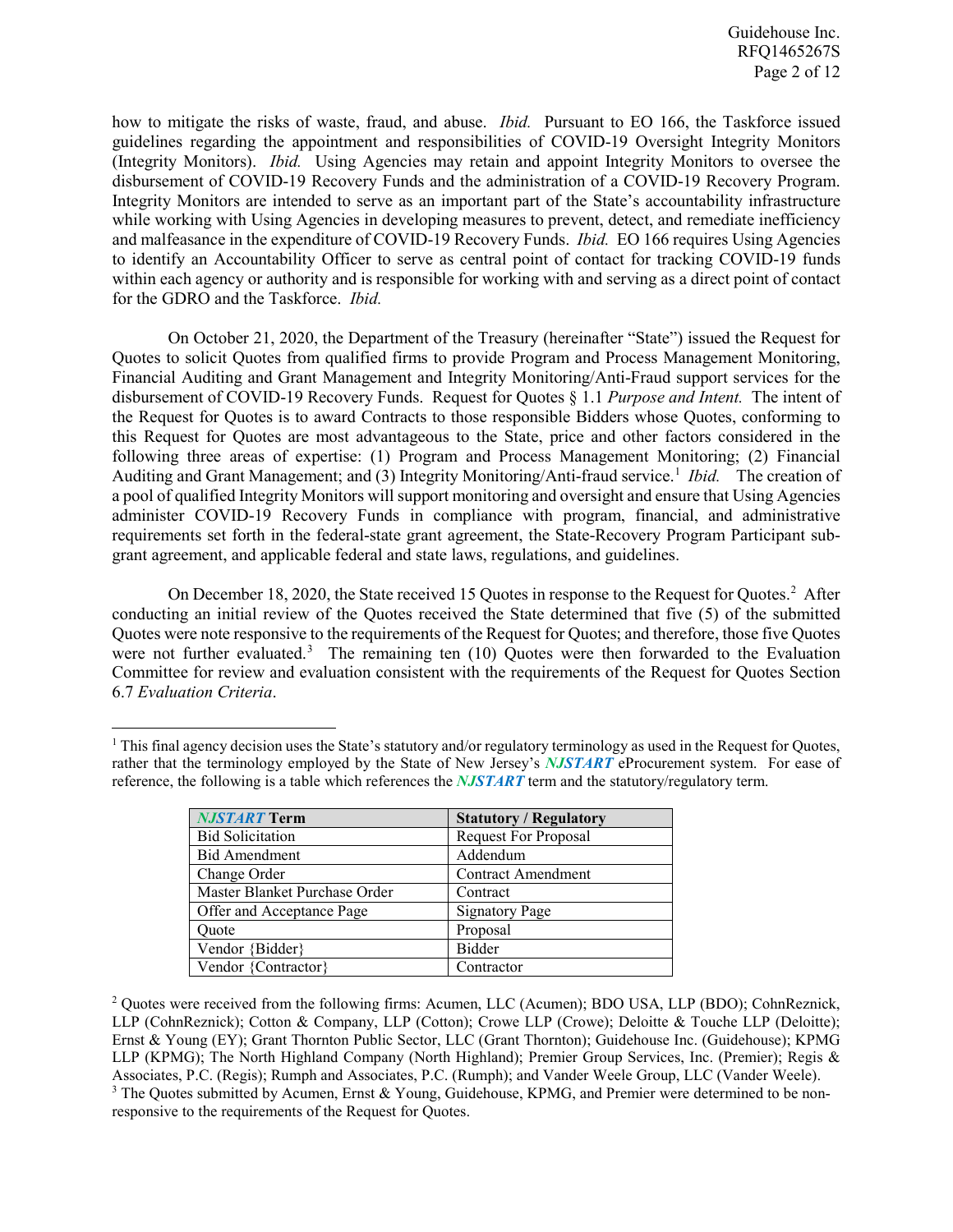On March 12, 2021, the Evaluation Committee issued its report which recommended that Contracts be awarded to BDO; CohnReznick; Cotton; Crowe; Deloitte; Grant Thornton; North Highland; Regis; Rumph; and Vander Weele. Evaluation Committee Report, P. 27. On that date, the Bureau also completed a Recommendation Report, which recommended that Contracts be awarded to BDO; CohnReznick; Cotton; Crowe; Deloitte; Grant Thornton; North Highland; Regis; Rumph; and Vander Weele as the Bidders' contracts represent the most advantageous offer to the State price, and other factors considered. Recommendation Report, p. 1.

On March 18, 2021, the Bureau issued the NOI, indicating that it was the State's intent to make Contract awards consistent with the Bureau's recommendation in the March 12, 2021, Recommendation Report.

On March 24, 2021, Guidehouse submitted a protest to the Division's Hearing Unit challenging the State's determination that its submitted Quote was non-responsive to the requirements of the Request for Quotes. By way of summary, Guidehouse states:

> The Division abused its discretion in finding Guidehouse's quote nonresponsive instead of reasonably exercising its discretion and waiving, per its historical practice, the additional terms Guidehouse proposed in its quote. The Division also treated offerors unequally by rejecting Guidehouse's quote, but awarding blanket POs to firms that proposed similar additional terms. For both these reasons, Guidehouse's protests should be sustained and an additional blanket PO should be issued to Guidehouse.

[Guidehouse protest, p. 1.]

In the protest, Guidehouse claims that the Request for Quotes permitted Bidders to submit additional terms and that its request modify Section 4.1.1 of the State's Standard Terms and Conditions was permitted as an "additional term" in accordance with Request for Quotes Section 4.1. Guidehouse further states that the modified term was not material and therefore could have been waived in accordance with the Director's right to waiver minor irregularities pursuant to N.J.A.C. 17:12-2.7(d). Therefore, Guidehouse believes the Division should have waived the modified terms and evaluated Guidehouse's Quote along with the other Quotes received. Additionally, Guidehouse requests the opportunity for an in-person presentation as permitted by N.J.A.C.  $17:12-3.3(b)(1)(iii)$ .

With respect to Guidehouse's request for an in-person presentation to challenge the intended Contract award, pursuant to N.J.A.C. 17:12-3.3(e), "[t]he Director has sole discretion to determine if an inperson presentation by the protester is necessary to reach an informed decision on the matter(s) of the protest. In-person presentations are fact-finding for the benefit of the Director." Further, "[i]n cases where no in-person presentation is held, such review of the written record shall, in and of itself, constitute an informal hearing." N.J.A.C. 17:12-3.3(d). I have reviewed the record of this procurement, including the Request for Quotes, the Quotes received, the Evaluation Committee Report, the Bureau's Recommendation Report, the relevant statutes, regulations, case law, and the protest submitted by Guidehouse. The issues raised in Guidehouse's protest were sufficiently clear such that a review of the record of this procurement has provided me with the information necessary to determine the facts of this matter and to render an informed final agency decision on the merits of the protest submitted by Guidehouse on the written record, as such an in-person hearing is not warranted.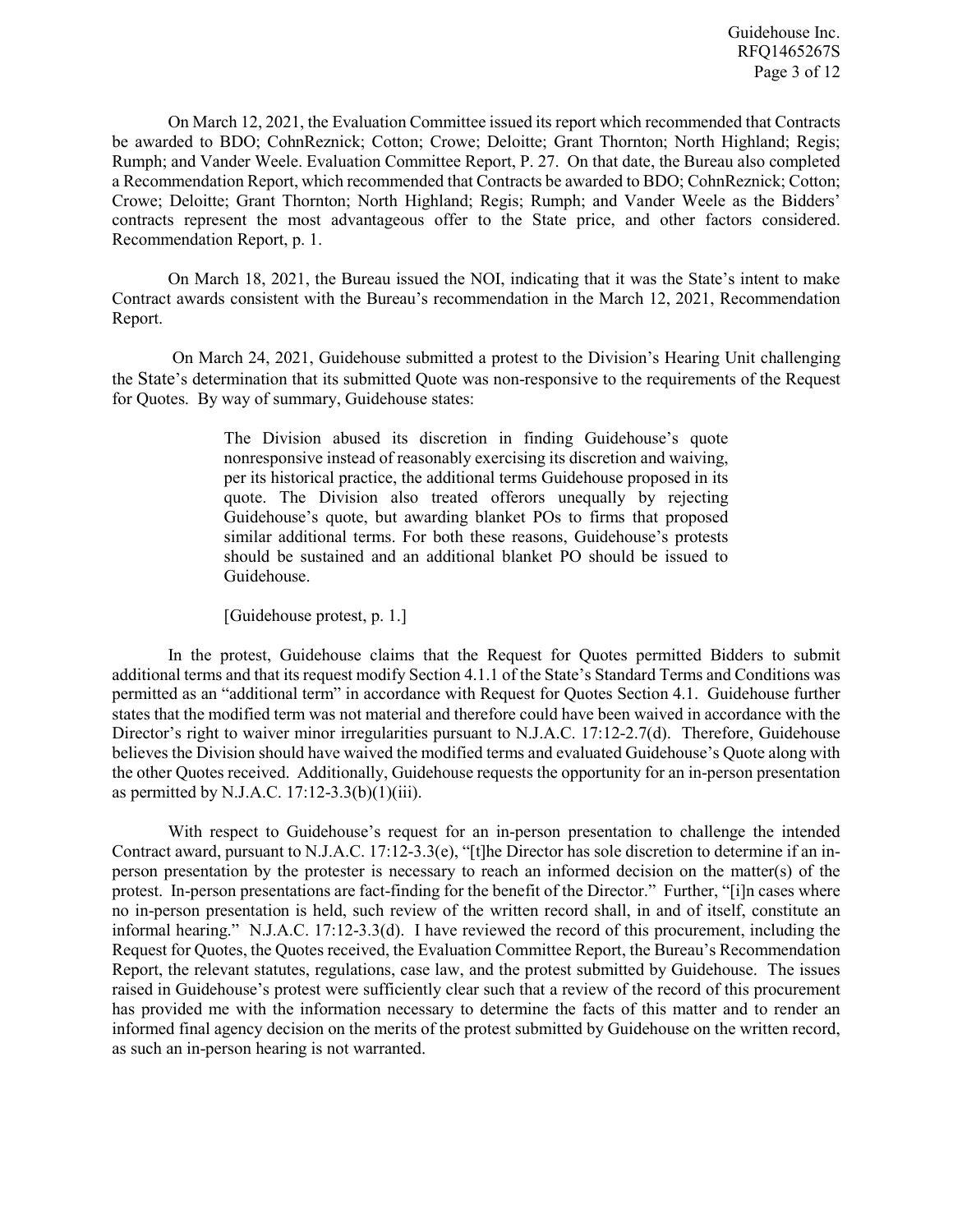The New Jersey Courts have long recognized that the purpose of the public bidding process is to "secure for the public the benefits of unfettered competition." *Meadowbrook Carting Co. v. Borough of Island Heights*, 138 N.J. 307, 313 (1994). To that end, the "public bidding statutes exist for the benefit of the taxpayers, not bidders, and should be construed with sole reference to the public good." *Borough of Princeton v. Board of Chosen Freeholders*, 169 N.J. 135, 159-60 (1997). The objective of New Jersey's statutory procurement scheme is "to guard against favoritism, improvidence, extravagance and corruption; their aim is to secure for the public the benefits of unfettered competition." *Barrick v. State of New Jersey*, 218 N.J. 247, 258 (2014) (citing *Keyes Martin & Co. v. Dir. of Div. of Purchase and Prop*., 99 N.J. 244, 256 (1985)). Consistent with this purpose, the New Jersey procurement law provides that "any or all bids may be rejected when the State Treasurer or the Director of the Division of Purchase and Property determines that it is in the public interest so to do." N.J.S.A. 52:34-12(a).

Here, the State determined that the Quote submitted by Guidehouse contained a material deviation from the requirements of the Request for Quotes rendering the Quote non-responsive. The question before me is whether the Guidehouse's modified term and the notation that its Quote was subject to negotiation, were material deviations rendering the Quote non-responsive or if the modified term could have been waived. To be deemed non-responsive, Guidehouse's Quote would have had to materially deviate from the requirements of the Request for Quote such that the State would have no assurances that the Contract would be performed consistent with the requirements of the Request for Quote. In determining whether a material deviation exists, it is firmly established in New Jersey that material conditions contained in bidding specifications may not be waived. *Twp. of Hillside v. Sternin,* 25 N.J. 317, 324 (1957).

In *Meadowbrook Carting Co. v. Borough of Island Heights*, 138 N.J. 307, 315 (1994), the New Jersey Supreme Court adopted the test set forth by the court in *Twp. of River Vale v. Longo Constr. Co.* for determining materiality. 127 N.J. Super. 207 (Law Div. 1974). "In *River Vale*, Judge Pressler declared that after identifying the existence of a deviation, the issue is whether a specific non-compliance constitutes a substantial [material] and hence non-waivable irregularity." *In re Protest of Award of On-Line Games Prod. And Operation Servs. Contract*, 279 N.J. Super. 566, 594 (App. Div. 1995), citing *River Vale,* supra, 127 N.J. at 216. The *River Vale* court set forth a two-part test for determining whether a deviation is material:

> First, whether the effect of a waiver would be to deprive the [government entity] of its assurance that the contract will be entered into, performed and guaranteed according to its specified requirements, and second, whether it is of such a nature that its waiver would adversely affect competitive bidding by placing a bidder in a position of advantage over other bidders or by otherwise undermining the necessary common standard of competition.

[*River Vale*, supra, 127 N.J. at 216.]

"If the non-compliance is substantial and thus non-waivable, the inquiry is over because the bid is nonconforming and a non-conforming bid is no bid at all." *River*, supra, 127 N.J. Super. at 222.

Although the State has broad discretion to select among qualified and responsive Bidders in public contracting matters, the discretion afforded to the Director, "is not limitless." See, *In re Request for Proposals #17DPP00144*, 454 N.J. Super. 527, 559 (App Div. 2018). "In line with the policy goal of thwarting favoritism, improvidence, extravagance, and corruption, the Division may not award a contract to a bidder whose proposal deviates materially from the [RFQ's] requirements." *Ibid.*, quoting, *Barrick v. State*, 218 N.J. 247, 258-59 (2014)). For that reason, the Division's governing regulations mandate stringent enforcement to maintain the equal footing of all Bidders and to ensure the integrity of the State's bidding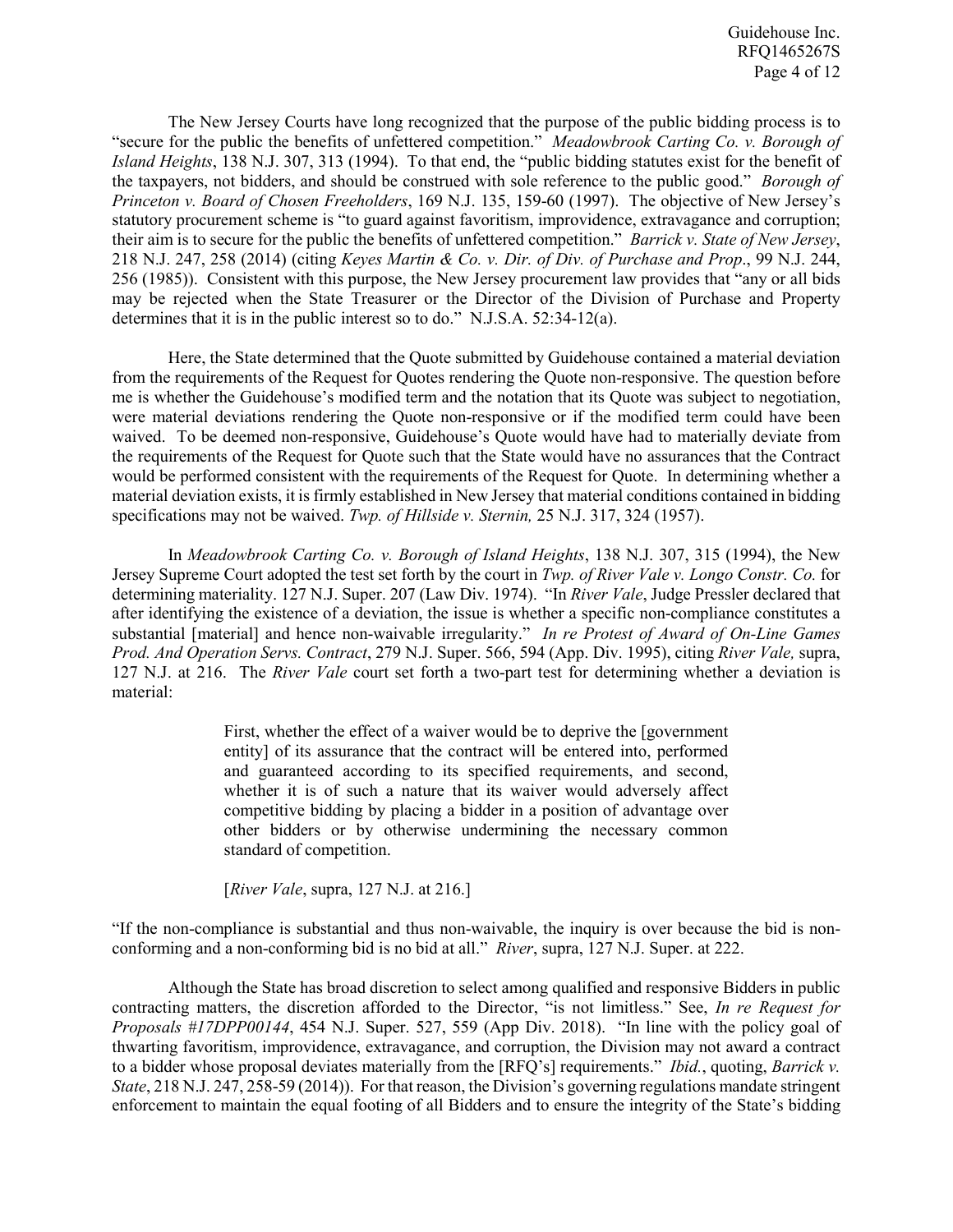process. Notably, "a proposal that is not…responsive to the material requirements of the [RFQ] shall not be eligible for further consideration for award of contract, and the bidder offering said proposal shall receive notice of the rejection of its proposal." N.J.A.C. 17:12-2.7(c).

Here, Request for Quotes Section 4.1 *General* stated as follows:

A Bidder may submit additional terms as part of its Quote and Quotes including Bidder proposed terms and conditions may be accepted, but Bidder proposed terms or conditions that conflict with those contained in the RFQ as defined in Section 2.0, or that diminish the State's rights under any Contract resulting from the RFQ, may render a Quote non-responsive. It is incumbent upon the Bidder to identify and remove its conflicting proposed terms and conditions prior to Quote submission.

After award of the Contract, if a conflict arises between a Bidder's additional terms included in the Quote and a term or condition of the RFQ, the term or condition of the RFQ will prevail.

Potential Bidders were permitted to submit questions regarding the terms and conditions of the Request for Quotes by October 28, 2020. Sixty-two questions were received. One question was received regarding Request for Quotes Section 4.1. Specifically, the potential Bidder sought a modification to Request for Quote language as noted below in red.

> A Bidder may submit additional terms as part of its Quote and Quotes including Bidder proposed terms and conditions may be accepted, but Bidder proposed terms or conditions that conflict with those contained in the RFQ as defined in Section 2.0, or that diminish the State's rights under any Contract resulting from the RFQ, may render a Quote non-responsive. It is incumbent upon the Bidder to identify and remove its conflicting proposed terms and conditions prior to Quote submission.

> After award of the Contract, if a conflict arises between a Bidder's additional terms included in the Quote and a term or condition of the RFQ, the term or condition of the RFQ will prevail, except as and to the extent the Quote references or modifies any provision of this RFQ by the exceptions taken or assumptions offered therein, which will control to the extent necessary to resolve the conflict.

> The forms discussed herein and required for submission of a Quote in response to this RFQ are available on the Division's website unless noted otherwise.

[RFQ Addenda #3, question 38.]

## On December 7, 2020, the State responded stating:

The State does not accept this proposed modification. Terms and conditions on publicly bid procurements must be consistent for all potential Bidders. As such, all requests for changes to the RFQ requirements and terms and conditions must be raised during the Question and Answer ("Q&A") period as described in Section 1.3. After the Q&A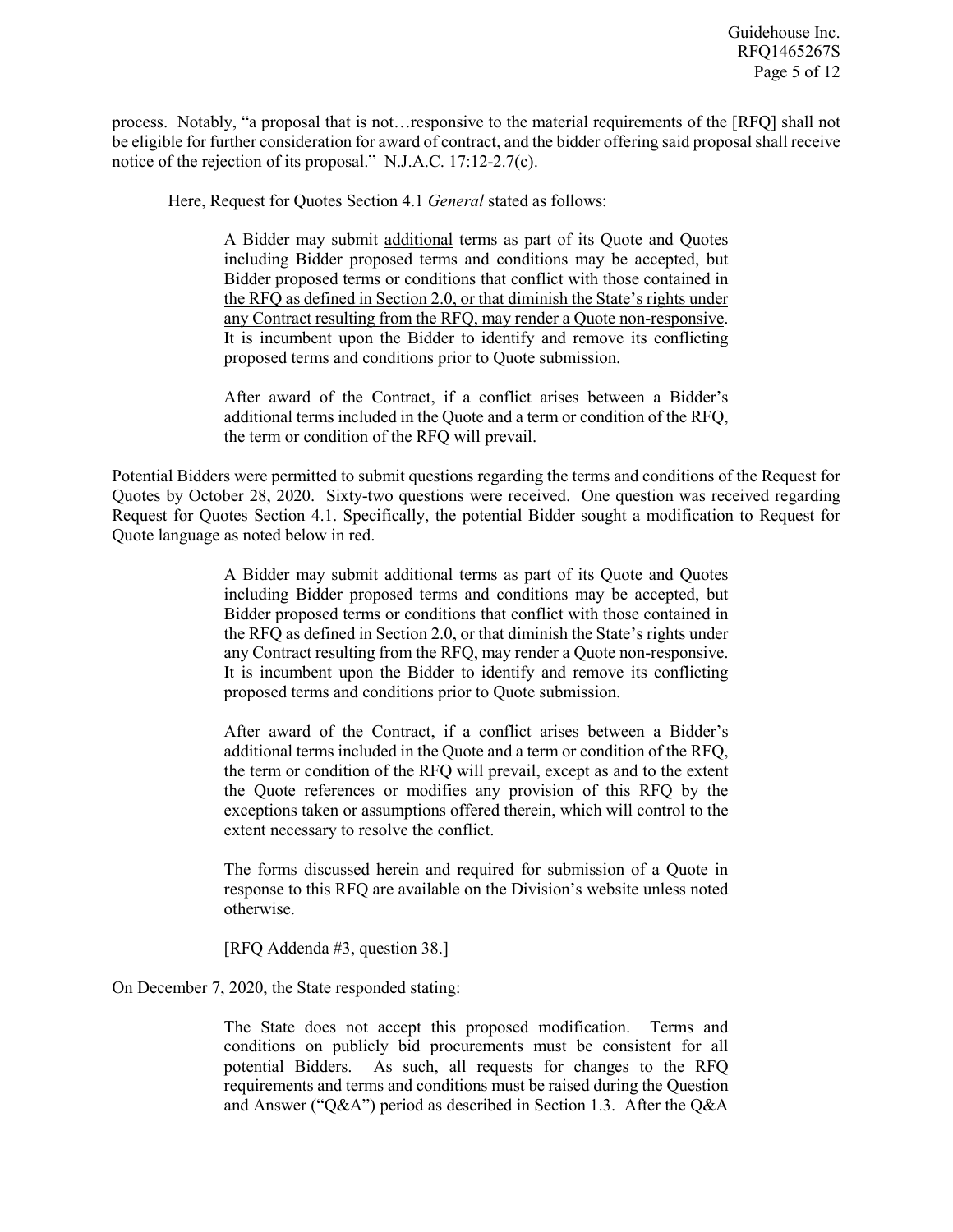period, the State will post the Questions and Answers, and, in the event that changes are made in response to Questions, a Revised RFQ and/or Price Sheet. This process ensures a level playing field for all Bidders.

Should the Bidder submit exceptions and/or additional terms with its Quote, the State will review same as described in RFQ Section 4.1. However, this submission of exceptions in the Quote may result in the Quote being deemed nonresponsive.

There will be no negotiation of terms and conditions after the Question and Answer process is complete, after Notice of Intent to Award is issued or after a final award is made. See Section 1.3 and Section 4.1.

[*Ibid*., emphasis added.]

Additionally, a potential Bidder sought a modification to Request for Quote Section 5.1, the Bidder's proposed language is noted below in red.

> This Contract awarded, and the entire agreement between the parties, as a result of this RFQ shall consist of this RFQ, SSTC, Bid Amendment to this RFQ, the Contractor's Quote, any Best and Final Offer, and the Using Agency's Notice of Award.

> In the event of a conflict in the terms and conditions among the documents comprising this Contract, in each case as modified by any exceptions taken or assumptions offered by the Contractor, the order of precedence, for purposes of interpretation thereof, listed from highest ranking to lowest ranking, shall be:

- A. Executed Offer and Acceptance Page;
- B. RFQ Section 5, as may be amended by Bid Amendment;
- C. The State of NJ Standard Terms and Conditions (SSTC) accompanying this RFQ;
- D. All remaining sections of the RFQ, as may be amended by Bid Amendment; and
- E. The Contractor's Quote as accepted by the State.

The State similarly rejected this proposed modification, stating "the State does not accept this proposed modification. Please see response to Question 38."

Despite these responses, Guidehouse included the following on the cover page to its Quote:

This proposal does not constitute a contract to perform services and cannot be used to award a unilateral agreement. Final acceptance of this engagement by Guidehouse is contingent upon successful completion of Guidehouse's acceptance procedures. Any engagement arising out of this proposal will be subject to negotiation of a mutually satisfactory engagement contract including modifications to certain RFP terms and conditions and including our standard terms and conditions and fees and billing rates established therein.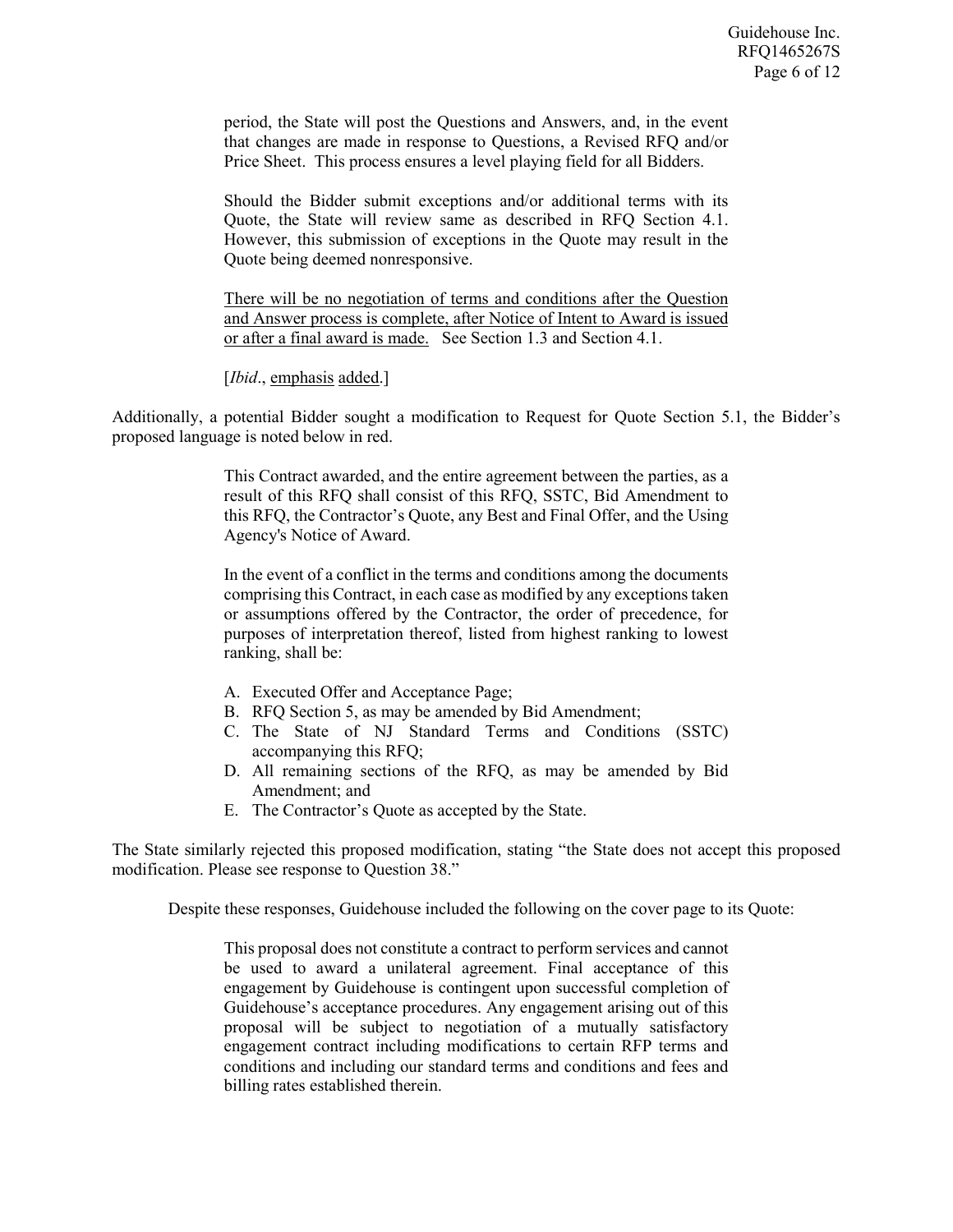Additionally, Guidehouse included the following within its Quote:

Submission of this proposal is not an indication of Guidehouse's willingness to be bound by all of the terms presented in the State of New Jersey Department of the Treasury (the "State") Request for Quotation for Integrity Oversight Monitoring for COVID-19 Recovery Funds and Programs (the "RFQ"). This proposal in response to the State's RFQ does not constitute a contract to perform services and cannot be used to award a unilateral agreement. Final acceptance of this engagement by Guidehouse is contingent upon successful completion of Guidehouse's acceptance procedures. Any engagement arising out of this proposal will be subject to negotiation of a mutually satisfactory vendor contract including modifications to certain RFP terms and conditions and including our standard terms and conditions and fees and billing rates established therein.

Given our past history of successfully negotiating mutually agreeable terms with the State, we do not anticipate any difficulty in reaching a contractual agreement that will enable us to provide the professional services which you are requesting, while protecting the interests of both parties.

Guidehouse respectfully requests the County (sic) consider the following modifications:

## **4.1.1 LIMITATION OF LIABILITY**

The Contractor's liability to the State for actual, direct damages resulting from the Contractor's performance or non-performance, or in any manner related to this Contract, for any and all claims, shall be limited in the aggregate to 200 % of the total value of the specific Engagement giving rise to the claim(s), except that such limitation of liability shall not apply to the following:

a. The Contractor's obligation to indemnify the State of New Jersey and its employees from and against any third-party claim, demand, loss, damage, or expense relating to bodily injury or the death of any person or damage to real property or tangible personal property, incurred from the work or materials supplied by the Contractor under this Contract caused by negligence or willful misconduct of the Contractor;

b. The Contractor's breach of its obligations of confidentiality; and

c. The Contractor's liability with respect to copyright indemnification. d. The Contractor's indemnification obligation is not limited by but is in addition to the insurance obligations contained in Section 4.2 of the SSTC. The Contractor shall not be liable for special, consequential, or incidental damages.

[Guidehouse's Quote, p. 155, redlines in the original.]

As noted above, in conducting the initial review of the Quotes received, the State determined that the Quote submitted by Guidehouse was non-responsive. Specifically,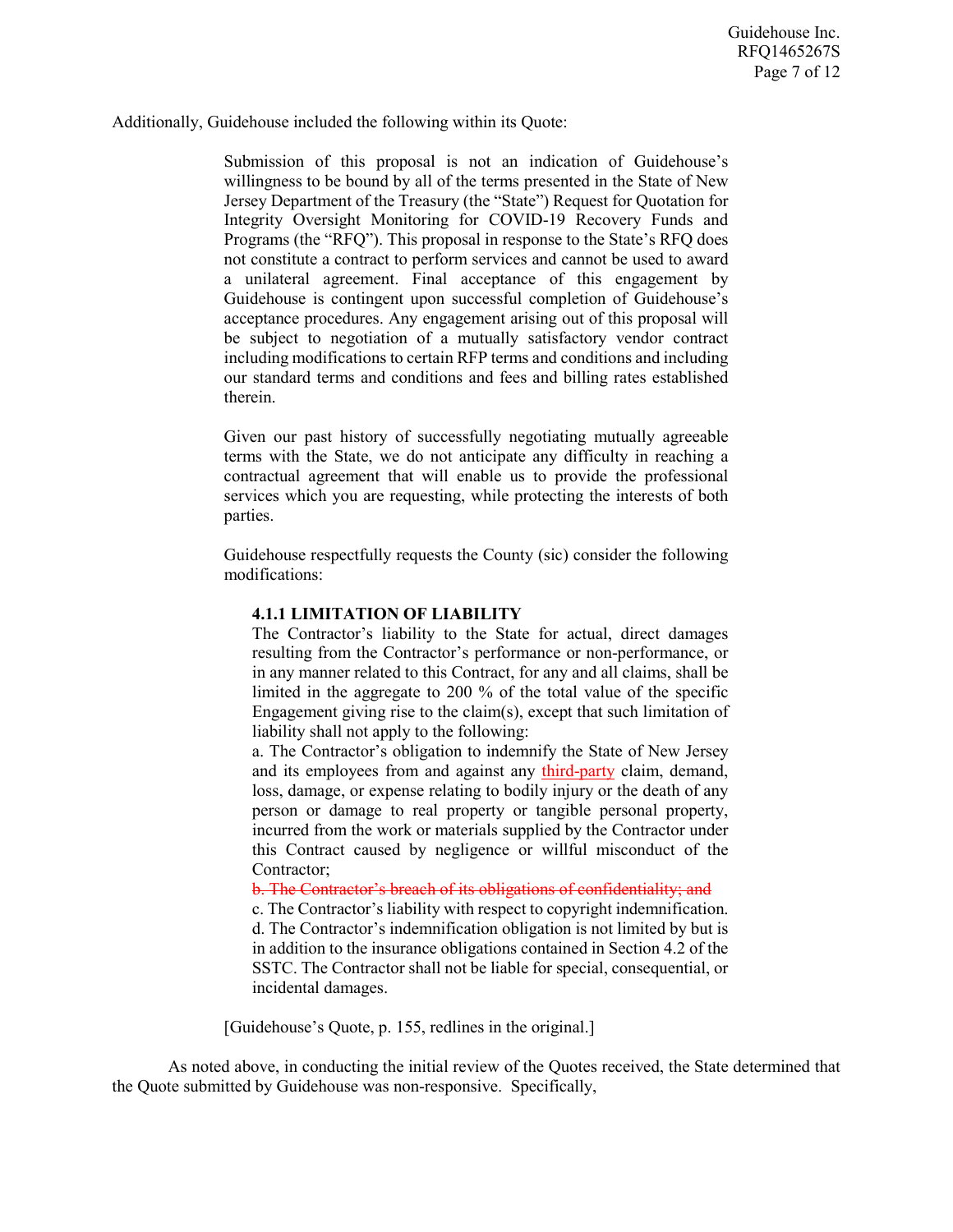The Bureau determined Guidehouse to be non-responsive because Guidehouse stated, on page 1 of its Quote that: "Any engagement arising out of this proposal will be subject to negotiation of a mutually satisfactory engagement contract including modifications to certain RFP terms and conditions and including our standard terms and conditions and fees and billing rates established therein." Additionally, Guidehouse includes the same statement on page 155 of its Quote, and includes a suggested modification to RFQ Section 9, New Jersey State Standard Terms and Conditions (NJSSTC). This statement by Guidehouse demonstrates to the State that Guidehouse is taking exception to the NJSSTC contrary to RFQ Section 4.1. Further, the issue of exceptions to the SSTC and post-award negotiation of contract terms and conditions was addressed in RFQ Addendum #3 Answers to Electronic Questions, Question 38, where the State explained that "terms and conditions on publicly bid procurements must be consistent for all potential Bidders. As such, all requests for changes to the RFQ requirements and terms and conditions must be raised during the Question and Answer ("Q&A") period as described in Section 1.3…This process ensures a level playing field for all Bidders…There will be no negotiation of terms and conditions after the Question and Answer process is complete, after Notice of Intent to Award is issued, or after a final award is made." Guidehouse's statements and submission of modification requests to the SSTC with its Quote is inconsistent with RFQ Section 4.1, as further explained in the State's response to Question 38, and therefore Guidehouse was deemed nonresponsive.

[Evaluation Committee Report, p. 6-7.]

In the protest, Guidehouse claims that the Request for Quotes permitted Bidders to submit additional terms and that its request modify Section 4.1.1 of the State's Standard Terms and Conditions was permitted as an "additional term" in accordance with Request for Quotes Section 4.1. Guidehouse further states that the modified term was not material and therefore could have been waived in accordance with the Director's right to waiver minor irregularities pursuant to N.J.A.C. 17:12-2.7(d). In further support of its position that the State could have waived the modified term, Guidehouse claims that in the recent waivered contract the State simply rejected Guidehouse's modified term; and therefore Guidehouse anticipated that the State would do the same here.

The prior contract with Guidehouse for Integrity Monitoring Services was procured consistent with the Waiver of Advertising process (as a public exigency waiver) in accordance with N.J.S.A. 52:34-10(b). In order for the State to comply with the requirements of EO 166 and the CARES Act, which, at the time, required that all expenditures related the public health emergency be incurred by December 30, 2020, the State needed to get short-term contracts in place while the advertised procurement process was completed.<sup>[4](#page-7-0)</sup> Despite Guidehouse's protest statement, in the waiver, the State did not negotiate or accept Guidehouse's modified term to the State's terms and conditions. Rather, the modified term was rejected by the State, and Guidehouse was required to withdraw the modified term, which it ultimately did. The emergency waiver process allowed the using agency and the contractor the flexibility to negotiate terms in a different fashion than is permitted in the advertised procurement for Integrity Monitoring Services, where modifications to the State's terms and conditions can only be proposed by a Bidder during the Electronic Question and Answer Period that is laid out in Request for Quote Section 1.3..

l

<span id="page-7-0"></span><sup>4</sup> The public exigency waiver was made effective on August 31, 2020.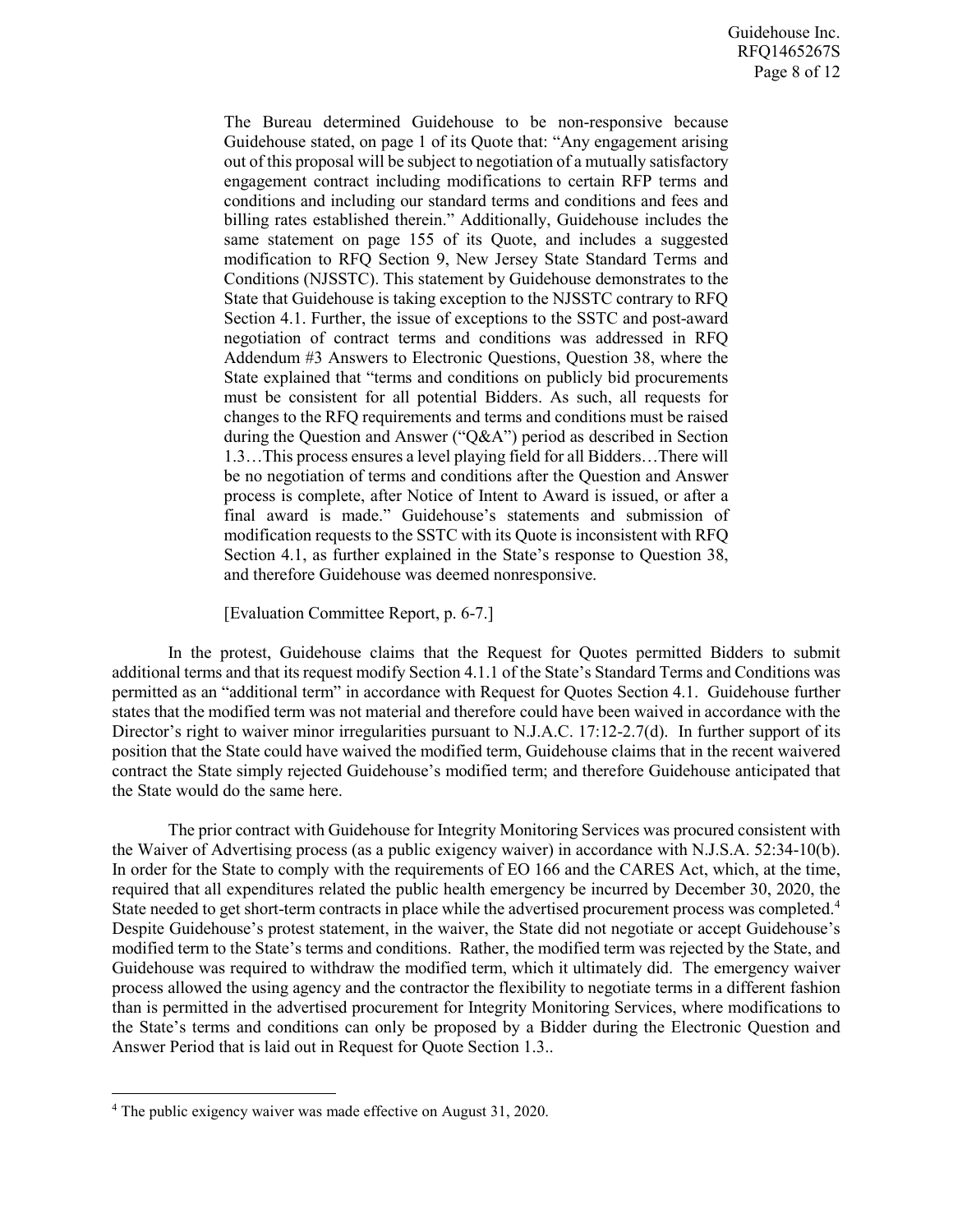Guidehouse's position that the State could have simply rejected or ignored the modified language has been rejected by New Jersey's Courts. In *In re Protest of Award of On-Line Games Prod. & Operation Servs. Contract*, Bid No. 95-X-20175the Appellate Division held that "in clarifying or elaborating on a proposal, a bidder explains or amplifies what is already there. In supplementing, changing or correcting a proposal, the bidder alters what is there. It is the alteration of the original proposal which was interdicted by the RFP". 279 N.J. Super. 566, 597 (App. Div. 1995), see also, *In re Jasper Seating*, 406 N.J. Super. 213 (App. Div. 2009*); In re Motor Vehicle Comm'n Surcharge Sys. Accounting & Billing Servs.,* 2018 N.J. Super. Unpub. LEXIS 285, \*7, 2018 WL 766856 (Division impermissibly allowed the bidder withdraw the non-conforming language resulting in material change to the Quote.). Allowing Guidehouse to modify its Quote after the Quote submission deadline would result in an impermissible change or correction to its Quote, which the Division cannot allow as doing so would be contrary to the Court's holding in *In re Protest of Award of On-Line Games Prod. & Operation Servs. Contract*, Bid No. 95-X-20175, 279 N.J. Super. 566, 597 (App. Div. 1995).

"Requiring adherence to material specifications maintains a level playing field for all bidders competing for a public contract." *Barrick v. State,* 218 N.J. 247, 259 (2014). Guidehouse's modified term was not an additional term, but rather was a change which directly conflicted with the terms and conditions of the Request for Quotes. Because the requirements of Request for Quotes are equally applicable to all Bidders who submitted Quotes, Guidehouse's modified term is a material deviation from the requirements of Request for Quotes because, applying the River Vale materiality test, it deprives the State of assurance that Guidehouse will perform the contract according to its specified requirements. Waiving Guidehouse's modified term would adversely affect competitive bidding by placing Guidehouse in a position of advantage over other bidders, who submitted Quotes without proposed alternate language in conformance with the requirements of the Request for Quotes. Accordingly, the State correctly determined that the Quote submitted by Guidehouse was nonresponsive because the modification which directly conflicted with the terms and conditions of the Request for Quotes.

Further, Guidehouse mistakenly believes that the State treated it differently by accepting Quotes from Deloitte and Grant Thornton as responsive and that the acceptance of these two Quotes was an abuse of discretion. In connection with the protest, the Hearing Unit undertook a review of the Quotes submitted by Grant Thornton and Deloitte.

With respect to the Quote submitted by Deloitte, the following language was included in the submitted Quote:

> We have reviewed the contract and RFQ requirements carefully and are in general agreement. We wish to make the following clarifications as part of our proposal. We reference a broad array of Deloitte Intellectual Property that is integral to our proposal, including but not limited to forms, templates, methodologies, training, accelerators, software and solutions, managed service offerings, and grants management and COVID related communications offered to our clients (collectively "materials") throughout our proposal. For the avoidance of confusion, these materials are Deloitte pre-existing intellectual property in accordance with Section 5.7 of the Special Contractual Terms and Conditions Applicable To The Contract. Some of the materials described in our proposal may require additional contract terms and provisions. We substantially agree with the State's insurance requirements and can provide the required coverages. However, we would appreciate the opportunity to discuss certain changes to better align the contractual requirements with the coverages that we maintain for the benefit of our clients.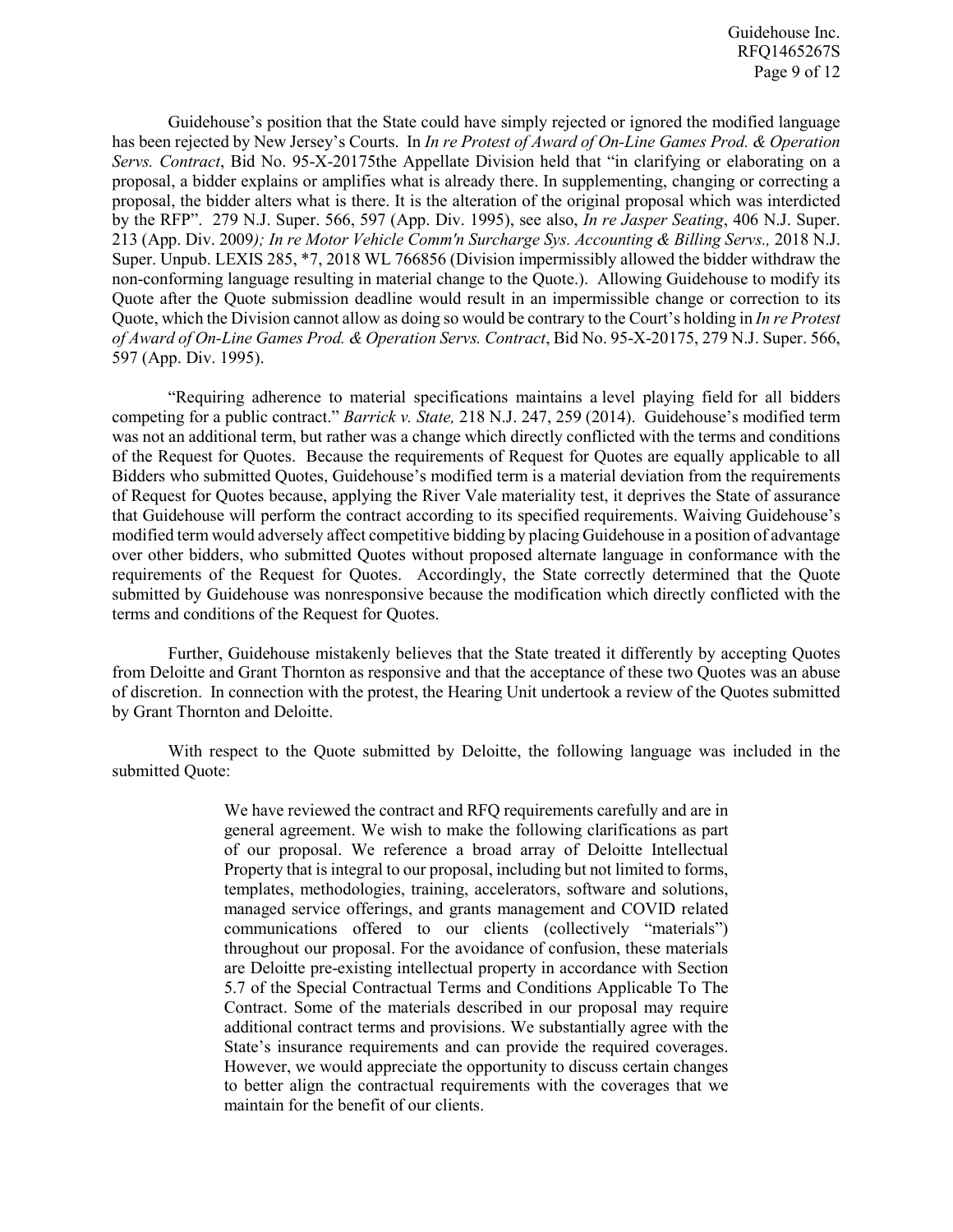Contrary to the language contained in the Quote submitted by Guidehouse which sought unilaterally modify the State's terms and conditions of the Request for Quotes, the language included by Deloitte related to the additional terms specifically related to Deloitte's intellectual property. Terms and conditions related to Deloitte's intellectual property would not modify or conflict with the State's terms and conditions of the Request for Quotes; and therefore, would not necessarily render Deloitte's Quote non-responsive. Further, with respect to the insurance requirements, while Deloitte requested the opportunity to discuss changes to the insurance requirements, Deloitte specifically stated that it can provide the required insurance coverages. Therefore, Deloitte's Quote acknowledged and agreed to the insurance requirements. Based upon the language of Deloitte's Quote, the State was assured that the contract would be performed in accordance with requirements of the Request for Ouotes.

However, the Hearing Unit's review of the Quote submitted by Grant Thornton reveals that Quote submitted by Grant Thornton may be non-responsive. In its submitted Quote Grant Thornton stated "This proposal is the work of Grant Thornton Public Sector LLC, the U.S. member firm of Grant Thornton International Ltd, and is in all respects subject to negotiation, agreement, and signing of specific contracts." Grant Thornton Quote, p. 88. Potential Bidders were permitted to submit questions regarding the Request for Quotes by October 28, 2020. Sixty-two questions were received. One question was received regarding Request for Quotes Section 5.1. Specifically, the potential Vendor {Bidder} sought a modification to Request for Quote language as noted below in red.

> This Contract awarded, and the entire agreement between the parties, as a result of this RFQ shall consist of this RFQ, SSTC, Bid Amendment to this RFQ, the Contractor's Quote, any Best and Final Offer, and the Using Agency's Notice of Award.

> In the event of a conflict in the terms and conditions among the documents comprising this Contract, in each case as modified by any exceptions taken or assumptions offered by the Contractor, the order of precedence, for purposes of interpretation thereof, listed from highest ranking to lowest ranking, shall be:

- A. Executed Offer and Acceptance Page;
- B. RFQ Section 5, as may be amended by Bid Amendment;
- C. The State of NJ Standard Terms and Conditions (SSTC) accompanying this RFQ;
- D. All remaining sections of the RFQ, as may be amended by Bid Amendment; and
- E. The Contractor's Quote as accepted by the State.

The State rejected this proposed modification stating "the State does not accept this proposed modification. Please see response to Question 38." In response to Question 38, the State noted "There will be no negotiation of terms and conditions after the Question and Answer process is complete, after Notice of Intent to Award is issued or after a final award is made." Contrary to the Appellate Division's decision in *In Re Request for Proposals #17DPP00144*, 454 N.J. Super. 527 (App. Div. 2018), Grant Thornton attempted to reserve for itself the ability to negotiate the terms and conditions of the Contract. As such the State should review the Quote submitted by Grant Thornton to determine whether the submitted Quote is responsive to the requirements of the Request for Quotes.

Though not raised in Guidehouse's protest, I note that even if the State could have waived Guidehouse's proposed modifications to the State's Standard Terms and Conditions Section 4.1.1,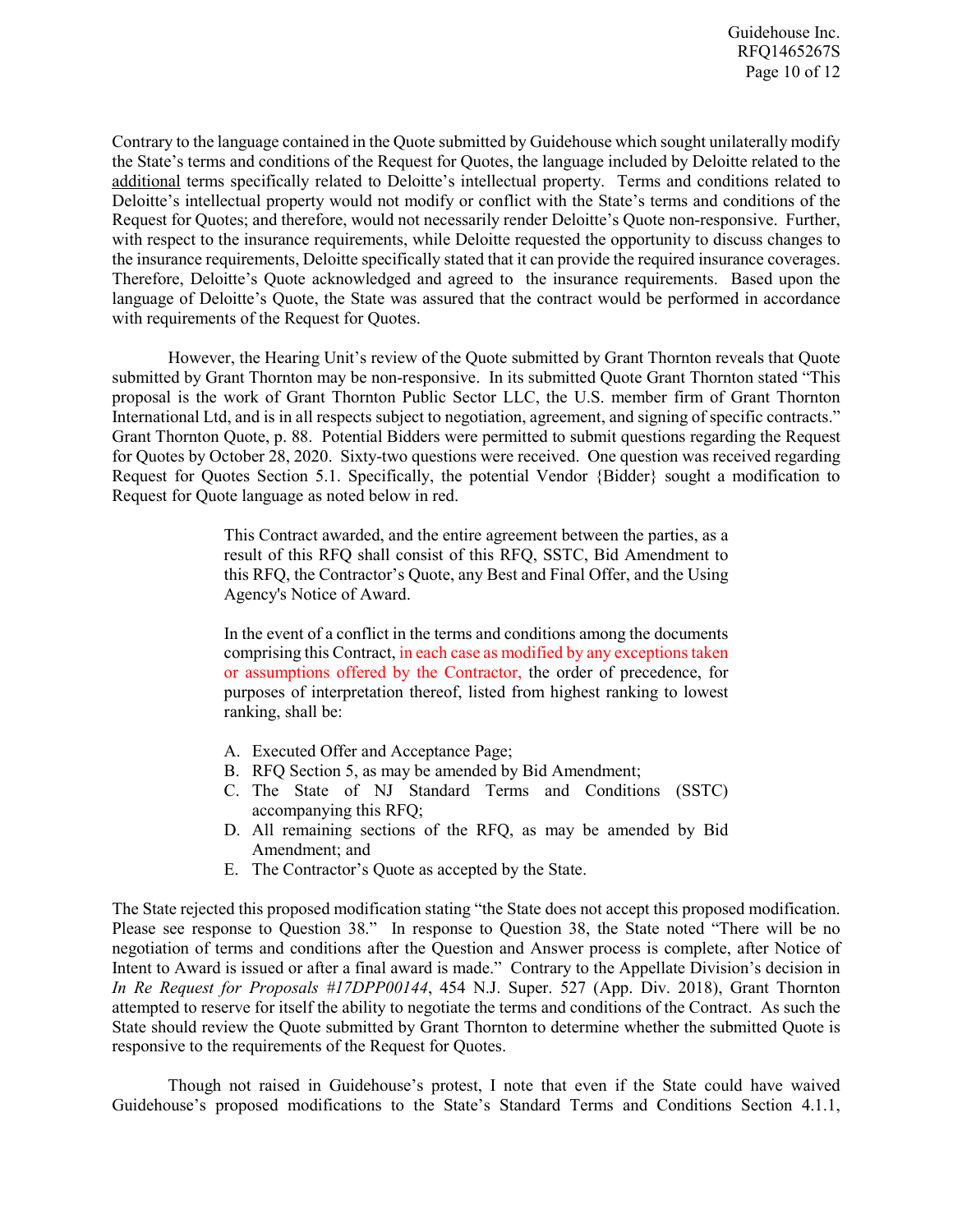Guidehouse's Quote was nonetheless non-responsive. In the submitted Quote Guidehouse reserved for itself the right to later negotiate the terms and conditions of the Contract, a benefit not afforded to other Bidders. As noted above, in its Quote, Guidehouse included the following statement:

> Submission of this proposal is not an indication of Guidehouse's willingness to be bound by all of the terms presented in the State of New Jersey Department of the Treasury (the "State") Request for Quotation for Integrity Oversight Monitoring for COVID-19 Recovery Funds and Programs (the "RFQ"). This proposal in response to the State's RFQ does not constitute a contract to perform services and cannot be used to award a unilateral agreement. Final acceptance of this engagement by Guidehouse is contingent upon successful completion of Guidehouse's acceptance procedures. Any engagement arising out of this proposal will be subject to negotiation of a mutually satisfactory vendor contract including modifications to certain RFP terms and conditions and including our standard terms and conditions and fees and billing rates established therein.

[Guidehouse Quote, p. 155, emphasis added.]

Guidehouse's Quote indicates that it is not willing to be bound by the terms and conditions of the Request for Quotes. Accordingly, the State had no assurance that the Contract would be performed consistent with the requirements of the Request for Quotes. Negotiation of the terms and conditions was specifically rejected in the State's response to Question #38 in Addenda #3. Permitting this deviation places Guidehouse in a position of advantage over other Bidders who, in submitting their Quotes, agreed to abide by the requirements of the request for Quotes, knowing that the terms and conditions could not be modified. Here, Guidehouse reserved for itself the ability to modify the terms and conditions after the Quote opening date, a benefit not afforded to other Bidders. Accordingly, Guidehouse's Quote contains a deviation from the requirements of the Request for Quotes.

Based upon the findings set forth above, I find no reason to disturb the determination that the Quote submitted by Guidehouse was non-responsive to the requirements of the Request for Quotes. However, I remand this matter back for further review of the Quote submitted by Grant Thornton. As the Integrity Monitoring engagements from resulting contract will be on an as needed basis, and given the immediate need for these services, awards can be made to those Vendors deemed responsive, while it re-evaluates the Quote submitted by Grant Thornton based upon the above findings. This is my final agency decision with respect to the protest submitted by Guidehouse.

Thank you for your company's interest in doing business with the State of New Jersey. I encourage you to log into *NJSTART* to select any and all commodity codes for procurements you may be interested in submitting a Quote for so that you may receive notification of future bidding opportunities. Please monitor the Division's *NJSTART* website for future bidding opportunities for these services.

Sincerely,

MA Griffin

Maurice A. Griffin Acting Director